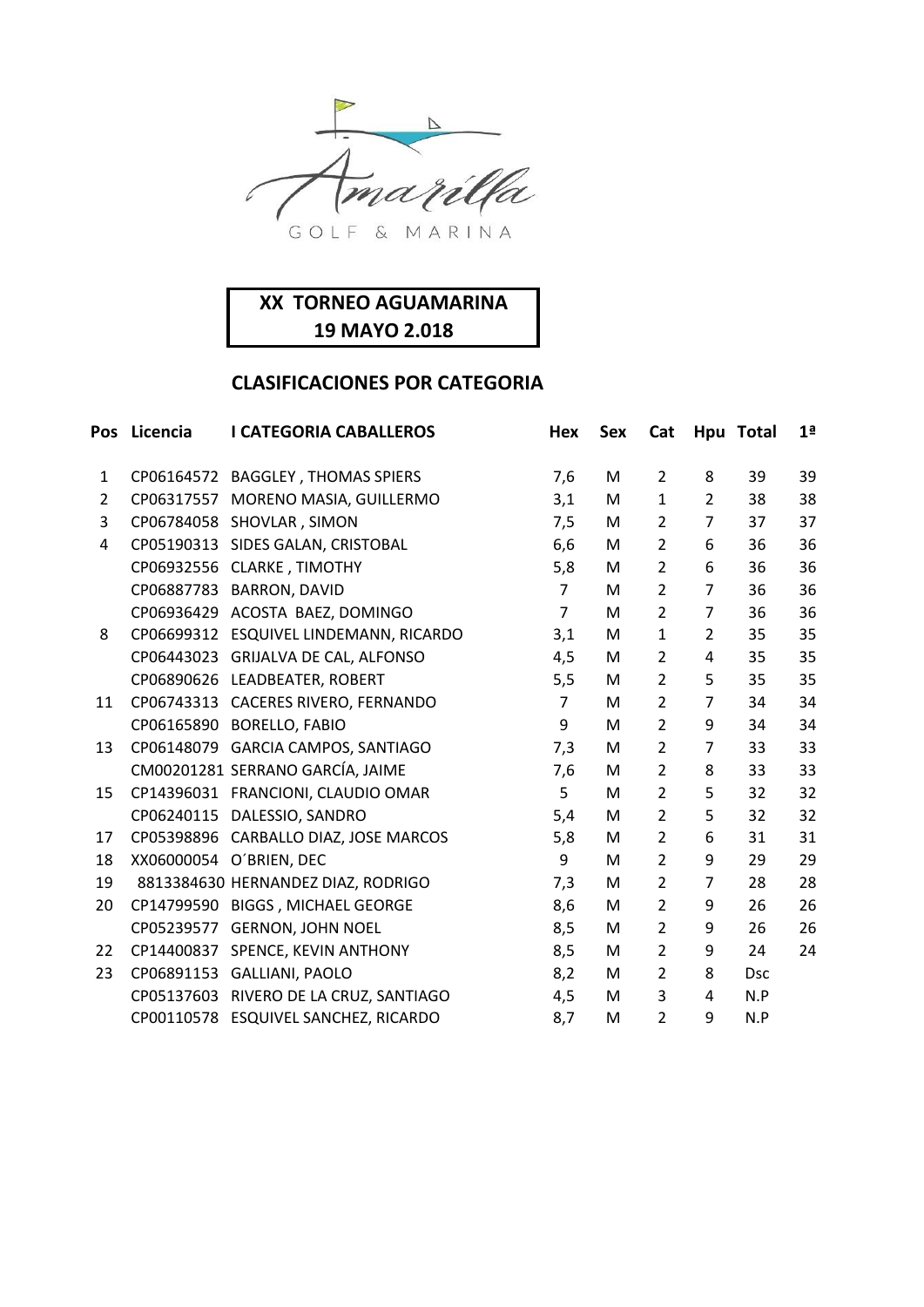

|                | Pos Licencia | <b>II CATEGORIA CABALLEROS</b>                | Hex  | <b>Sex</b> | Cat            |    | Hpu Total | 1 <sup>a</sup> |
|----------------|--------------|-----------------------------------------------|------|------------|----------------|----|-----------|----------------|
| $\mathbf{1}$   |              | CP06166705 SAMMURI, STEFANO                   | 17,2 | M          | 3              | 19 | 42        | 42             |
|                |              | CP06695465 GOMEZ CORRAL, JOSE LUIS            | 18,2 | M          | 3              | 20 | 42        | 42             |
| 3              |              | CP16921239 BELOUSOV, OLEG                     | 17,2 | M          | 3              | 19 | 40        | 40             |
| 4              |              | 1102068094 GUTIERREZ PEREZ, BENITO            | 9,8  | M          | $\overline{2}$ | 10 | 39        | 39             |
|                |              | CP06795368 GONZALEZ TORRES, OCTAVIO           | 17,9 | M          | 3              | 19 | 39        | 39             |
| 6              |              | CP06279714 TAVIO ASCANIO, EDUARDO             | 10,7 | M          | $\overline{2}$ | 11 | 38        | 38             |
| $\overline{7}$ |              | CP06935974 ELLIS, DAVID                       | 11,7 | M          | 3              | 12 | 37        | 37             |
|                |              | CP06326043 LARGO ARENAS, GUILLERMO            | 17,3 | M          | 3              | 19 | 37        | 37             |
| 9              |              | CP05773167 MENDOZA ORTIZ, JOSE ANTONIO        | 11,5 | M          | $\overline{2}$ | 12 | 36        | 36             |
|                |              | CM22200200 PEÑA MAYOR, ALVARO                 | 16,1 | M          | 5              | 17 | 36        | 36             |
| 11             |              | CP09453583 QUACIARI, CURZIO                   | 11,1 | M          | 3              | 12 | 35        | 35             |
|                |              | XX06000086 OVISPOB, ANDREW                    | 16   | M          | 3              | 17 | 35        | 35             |
|                |              | CP09432985 PETRESIS, ULISES CODYSEFS          | 16,8 | M          | 3              | 18 | 35        | 35             |
| 14             |              | CP22410954 PEREZ DE LEON, VICTOR MANUEL       | 10,6 | M          | $\overline{2}$ | 11 | 34        | 34             |
|                |              | CP06782396 ROBINSON, PETER                    | 10,7 | M          | $\overline{2}$ | 11 | 34        | 34             |
|                |              | CP14936651 CARRUTHERS, MARTIN                 | 12,7 | M          | $\mathsf 3$    | 13 | 34        | 34             |
|                |              | CP02039609 SUAREZ RODRIGUEZ, JORGE            | 15,3 | M          | 3              | 16 | 34        | 34             |
| 18             |              | CP09894163 RODRIGUEZ CORDOBA, ANTONIO ARNULFO | 11,6 | M          | 3              | 12 | 33        | 33             |
| 19             |              | CP06398474 CACHEMAILLE, RONALD                | 9,7  | M          | 5              | 10 | 32        | 32             |
|                |              | XX06000089 ENGLAND, MARTIN                    | 13   | M          | 3              | 14 | 32        | 32             |
|                |              | CP06260329 DIETRICH, STEFAN ANDREAS           | 13,8 | M          | 3              | 15 | 32        | 32             |
| 22             |              | CP24415318 RODRIGUEZ LOPEZ, JOSE MARIA        | 16   | M          | 3              | 17 | 31        | 31             |
| 23             |              | CP06743466 GIAMBRA, GIUSEPPE                  | 10,6 | M          | $\overline{2}$ | 11 | 30        | 30             |
|                |              | CP06137591 MORENO FRAGOSO, GUILLERMO          | 11,7 | ${\sf M}$  | 3              | 12 | 30        | 30             |
|                |              | CP06266718 TOLEDO EXPOSITO, JUAN              | 13,7 | M          | 3              | 15 | 30        | 30             |
|                |              | MM20464964 SANDERS, GRAHAM DAVID              | 18,2 | ${\sf M}$  | 3              | 20 | 30        | 30             |
| 27             |              | XX00026679 HAMILTON, NILS MICHAEL             | 11,3 | M          | $\overline{2}$ | 12 | 29        | 29             |
|                |              | CP15454082 BERMUDEZ IGLESIAS, JUAN CARLOS     | 13   | M          | 3              | 14 | 29        | 29             |
|                |              | AM87222611 PEREZ ALONSO, JAIME                | 15,6 | M          | 3              | 17 | 29        | 29             |
|                |              | CM00213032 MCCABE, JOHN                       | 18,4 | M          | 3              | 20 | 29        | 29             |
| 31             |              | CP06408782 REYES DE PAZ, ALEJANDRO            | 11,2 | M          | 3              | 12 | 28        | 28             |
| 32             |              | CP06467522 ALVAREZ SUAREZ, ANTONIO            | 12,6 | M          | 3              | 13 | 27        | 27             |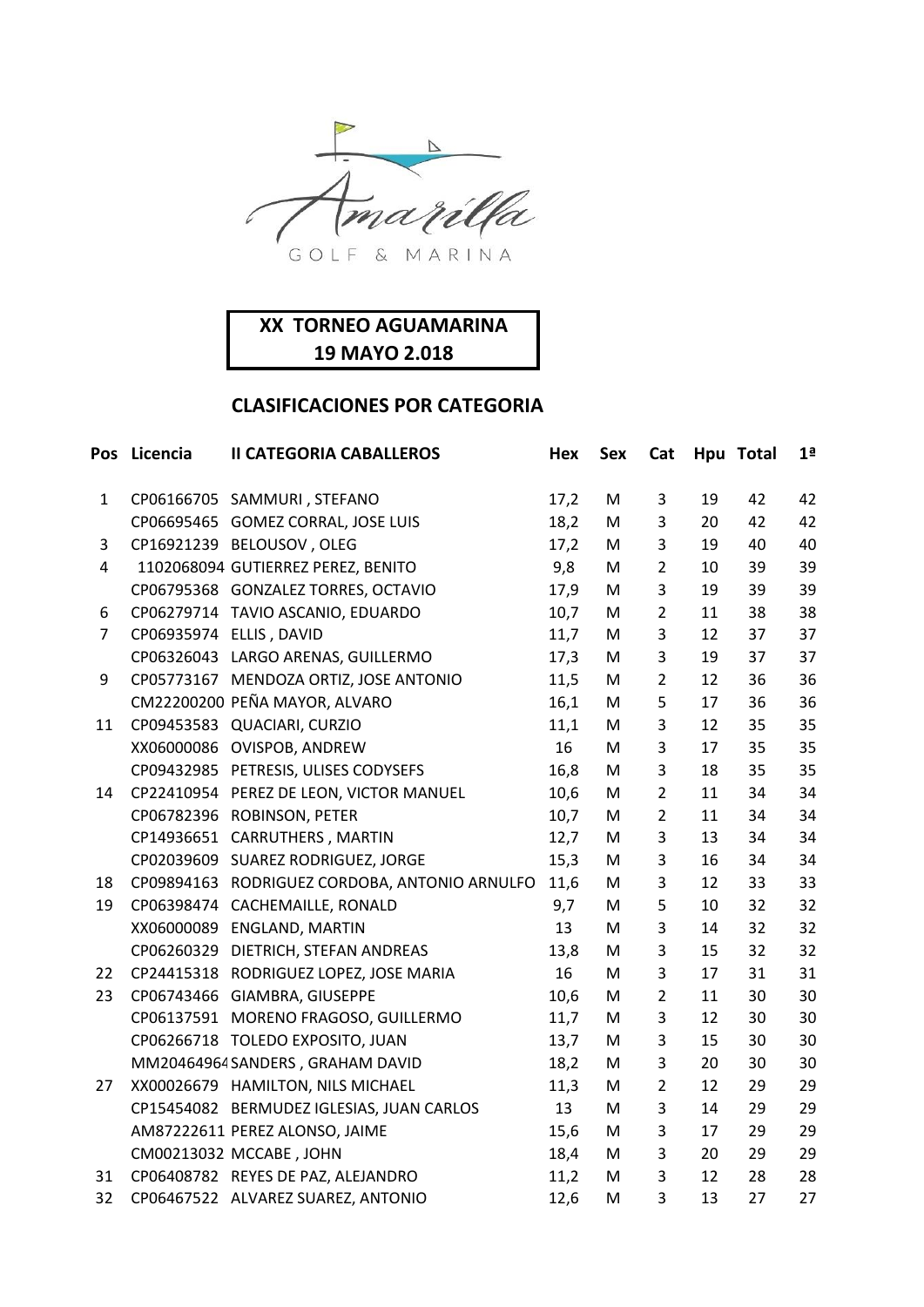|    |                        | CP22895055 MUIR, STEVEN                   | 15,8 | M | 4 | 17 | 27 | 27 |
|----|------------------------|-------------------------------------------|------|---|---|----|----|----|
|    |                        | CP16162990 LUYTEN, GUIDO EDGARD           | 17.7 | м | 3 | 19 | 27 | 27 |
| 35 | CP05813233 BAILY, ALAN |                                           | 9,6  | М | 2 | 10 | 26 | 26 |
| 36 |                        | CP00000239 DAKIN, ROBERT                  | 14   | м | 3 | 15 | 25 | 25 |
|    |                        | CP03819570 CRIADO DEL PINO, JOSE MANUEL   | 14.1 | М | 3 | 15 | 25 | 25 |
| 38 |                        | CP26791669 GONZALEZ MARCELINO, ANTONIO J. | 13,2 | М | 4 | 14 | 24 | 24 |
|    |                        | CP09780934 ELIAS BATISTA, WALTERIO        | 15,5 | М | 3 | 17 | 24 | 24 |
| 40 |                        | CP05883627 FREEMAN, ROBERT                | 15.2 | м | 3 | 16 | 23 | 23 |
| 41 |                        | AM62160497 CHAVES VIÑOLO, SALVADOR        | 13.7 | м | 3 | 15 | 18 | 18 |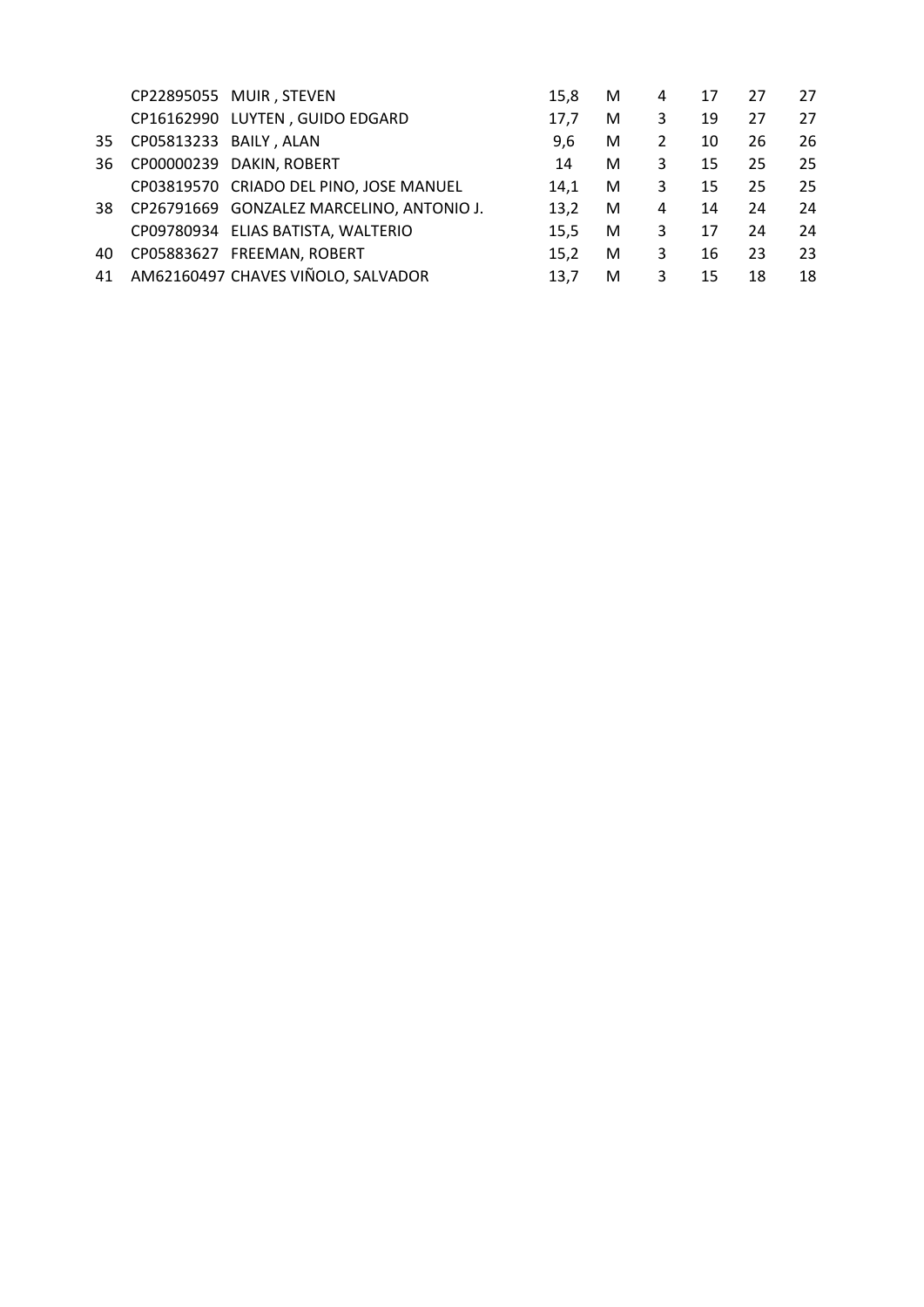

| Pos            | Licencia   | <b>III CATEGORIA CABALLEROS</b>             | Hex  | <b>Sex</b> | Cat |    | Hpu Total  | 1 <sup>a</sup> |
|----------------|------------|---------------------------------------------|------|------------|-----|----|------------|----------------|
| 1              |            | CP06936430 REVILLA VELASCO, RAFAEL OSCAR    | 21,6 | M          | 4   | 24 | 44         | 44             |
| $\overline{2}$ |            | CP06807756 FIRTH, ANDREW                    | 19,2 | M          | 5   | 21 | 43         | 43             |
|                |            | CP02144739 NAVEIRAS VARELA, FRANCISCO       | 25,8 | M          | 5   | 28 | 43         | 43             |
| 4              |            | CP06459434 LOZANO LOZANO, JESUS JAVIER      | 21,4 | M          | 4   | 23 | 41         | 41             |
| 5              |            | CP06424018 GARCIA MARTIN, TEODORO           | 20,3 | M          | 4   | 22 | 40         | 40             |
| 6              |            | CP16400922 COLAIANNI, FILIPPO               | 23,4 | M          | 4   | 26 | 37         | 37             |
|                |            | CP16895351 PIVETTA, FABIO                   | 28   | M          | 5   | 29 | 37         | 37             |
| 8              |            | CP09798628 SANCHEZ RIJO, JOSE MANUEL        | 20,9 | M          | 4   | 23 | 35         | 35             |
|                |            | CM81636210 ORIBE, ANGEL                     | 26,1 | М          | 4   | 29 | 35         | 35             |
| 10             |            | CP14913341 HERNANDEZ NEGRIN, JOSE LUIS      | 22   | M          | 5   | 24 | 34         | 34             |
|                |            | CP24902142 CORA, MARTIN                     | 26,5 | M          | 5   | 29 | 34         | 34             |
| 12             |            | CP06450001 BAUTE DE LEON, HERNAN            | 20,4 | M          | 4   | 22 | 32         | 32             |
|                |            | CP06814228 CASTRO ALVAREZ, JULIO            | 27   | M          | 5   | 29 | 32         | 32             |
| 14             |            | CP09455973 GONZALEZ GARCIA, ELADIO          | 20,9 | M          | 4   | 23 | 31         | 31             |
| 15             |            | CP00695464 MORA DELGADO, JOSE PALMIRO       | 18,7 | M          | 4   | 20 | 30         | 30             |
|                |            | CM00131994 MORA NOVARO, ORLANDO             | 20,2 | M          | 5   | 22 | 30         | 30             |
|                |            | CP15148726 RODRIGUEZ GARCIA, RAMON          | 19,9 | M          | 4   | 22 | 30         | 30             |
|                |            | CP06783287 SCATAGLIA, ANDREA                | 23,9 | M          | 4   | 26 | 30         | 30             |
| 19             |            | CP16752042 SALAS VIECO, RAFAEL              | 19,6 | M          | 4   | 21 | 29         | 29             |
|                |            | CP24414156 ARRIAGA BRINGAS, MIGUEL ANGEL    | 20   | M          | 4   | 22 | 29         | 29             |
|                |            | 7700806074 MOLINA BERMEJO, FRANSISCO JAVIER | 20,7 | M          | 4   | 23 | 29         | 29             |
| 22             |            | CP06918260 ANQUEZ GEORGES, CHRISTIAN        | 22,6 | M          | 4   | 25 | 27         | 27             |
| 23             |            | CP14904646 SARMIENTO RAMIREZ, WILSON RENE   | 25,6 | M          | 4   | 28 | 24         | 24             |
| 24             |            | CP09903625 FERGER, CHRISTOPHER              | 27,7 | M          | 5   | 29 | 23         | 23             |
| 25             | XX06000066 | DIETRICH, TOMAS                             | 28   | M          | 5   | 29 | 21         | 21             |
| 26             |            | CP09921121 KLAGGE, HORST                    | 27,1 | M          | 5   | 29 | <b>Dsc</b> |                |
|                |            | CP05454760 MATA GONZALEZ, JAVIER            | 28   | M          | 5   | 29 | <b>Dsc</b> |                |
|                |            | CP16450424 MENDEZ PEREZ, FELIPE             | 27,2 | M          | 4   | 29 | N.P        |                |
|                |            | CP06807872 PEARCE, TONY                     | 26,5 | M          | 5   | 29 | N.P        |                |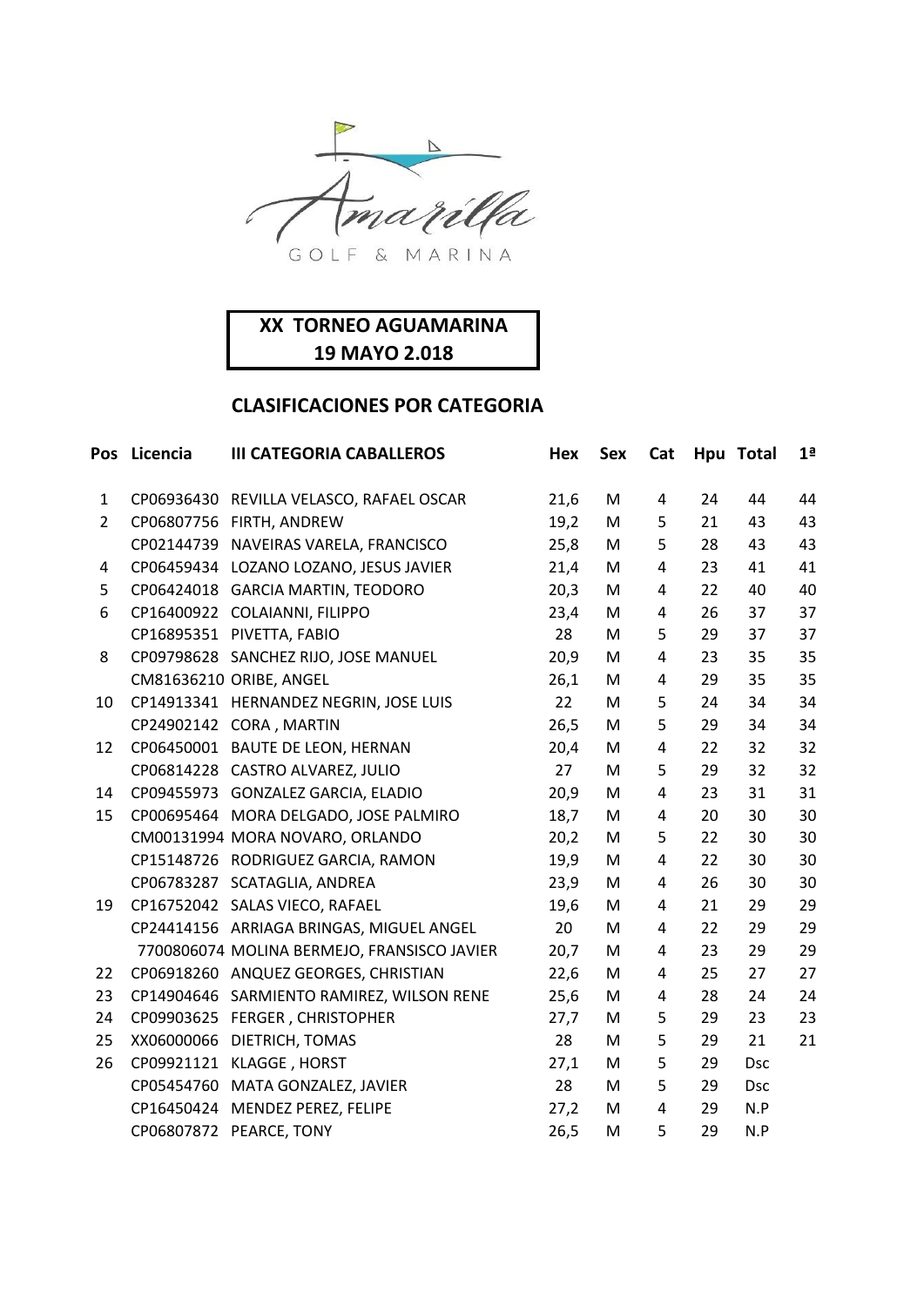

| Pos          | Licencia   | <b>CATEGORIA DAMAS</b>                        | <b>Hex</b> | Sex | Cat | Hpu | <b>Total</b> | 1 <sup>a</sup> |
|--------------|------------|-----------------------------------------------|------------|-----|-----|-----|--------------|----------------|
| $\mathbf{1}$ | CP06818357 | GONZALEZ DEL CORRO, MARIA NELIDA              | 18,5       | F   | 4   | 21  | 36           | 36             |
|              | CP06898574 | ANNE MARIE FIRTH, TRACEY                      | 27         | F   | 5   | 31  | 36           | 36             |
| 3            | CP06918261 | ANQUEZ, ELISABETH                             | 25,6       | F   | 5   | 29  | 35           | 35             |
| 4            | CP06065277 | NAVARRO PEREZ, BARBARA                        | 15,5       | F   | 3   | 18  | 32           | 32             |
|              | CP06895421 | RANCATI, JESSICA                              | 16,7       | F   | 4   | 19  | 32           | 32             |
| 6            | XX06000055 | O'BRIEN, ANNE                                 | 19         | F   | 4   | 22  | 31           | 31             |
| 7            |            | CP15804468 MUÑOZ CAMPOS, ROSA NIEVES          | 22,7       | F   | 4   | 26  | 26           | 26             |
| 8            | CP09437967 | HERNANDEZ FERNANDEZ, LUZ BELEN                | 36         | F   | 5   | 41  | 25           | 25             |
| 9            | XX06000087 | ENGLAND, KAY                                  | 18         | F   | 3   | 21  | 22           | 22             |
| 10           | CP02440911 | HERNANDEZ FERNANDEZ, MARIA DOLORES            | 36         | F   | 5   | 41  | 19           | 19             |
| 11           | CP09441246 | LORENZ, ANGELIKA                              | 19,2       | F   | 3   | 22  | 16           | 16             |
| 12           | CP06889884 | PO, ANGELA                                    | 18,1       | F   | 4   | 21  | N.P          |                |
|              | CP05401114 | NARDI, LUISA                                  | 22,3       | F   | 4   | 26  | N.P          |                |
|              | XX06000056 | MEYER, LAELA                                  | 30,7       | F   | 5   | 35  | N.P          |                |
|              |            | CP06782308 LOPEZ DE ALDA INFANTE, Mª CRISTINA | 32,6       | F   | 5   | 37  | N.P          |                |
|              |            | CP05807304 BELFONTALI, GIULIA                 | 36         | F   | 5   | 41  | N.P          |                |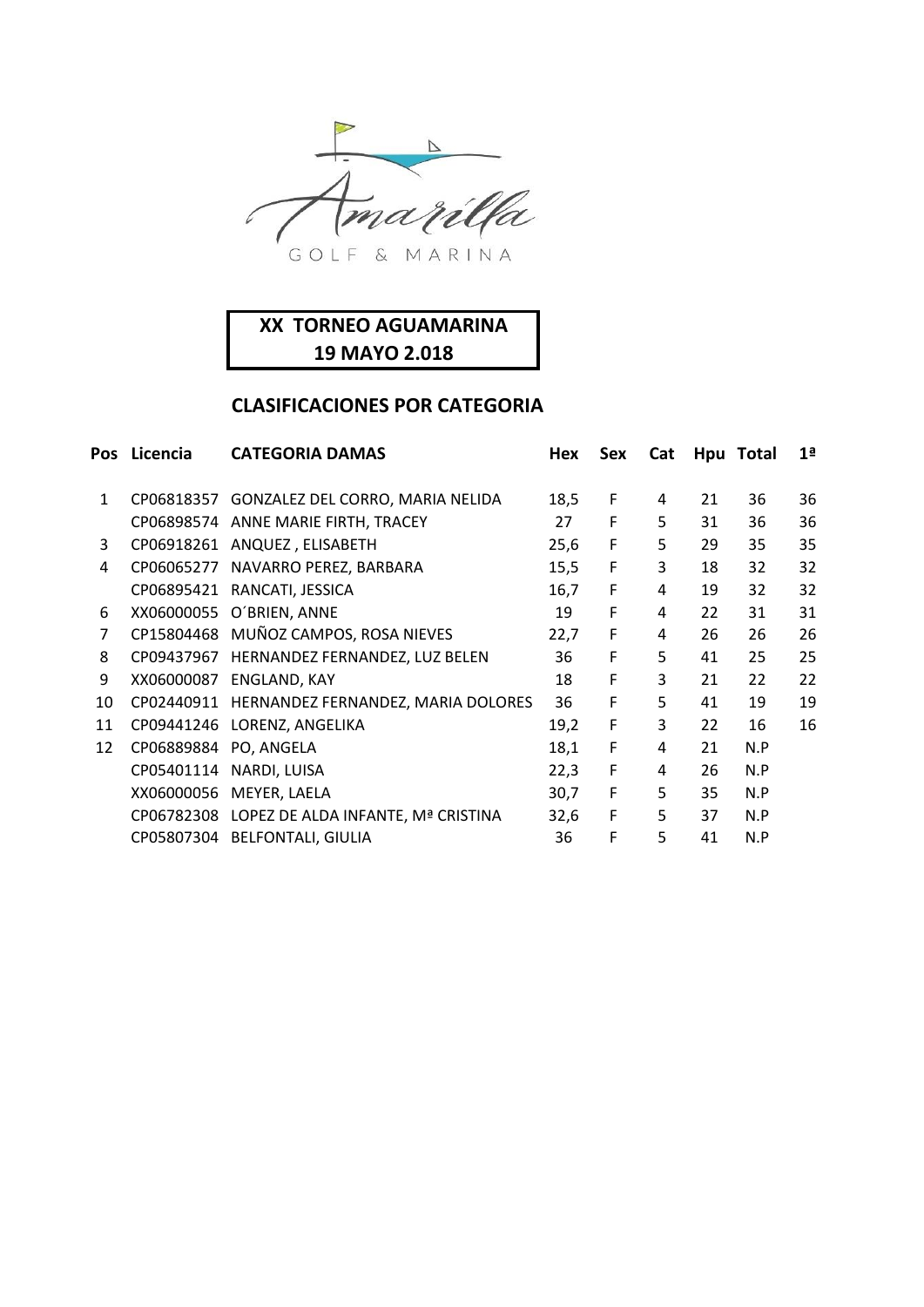

| Pos            | Licencia | <b>CATEGORIA SCRATCH</b>                | Hex            | <b>Sex</b> | Cat            |                | Hpu Total | 1 <sup>a</sup> |
|----------------|----------|-----------------------------------------|----------------|------------|----------------|----------------|-----------|----------------|
| $\mathbf{1}$   |          | CP06317557 MORENO MASIA, GUILLERMO      | 3,1            | M          | $\mathbf{1}$   | $\overline{2}$ | 36        | 36             |
| $\overline{2}$ |          | CP06699312 ESQUIVEL LINDEMANN, RICARDO  | 3,1            | M          | $\mathbf{1}$   | $\overline{2}$ | 33        | 33             |
| 3              |          | CP06164572 BAGGLEY, THOMAS SPIERS       | 7,6            | M          | $\overline{2}$ | 8              | 31        | 31             |
|                |          | CP06890626 LEADBEATER, ROBERT           | 5,5            | M          | $\overline{2}$ | 5              | 31        | 31             |
|                |          | CP06443023 GRIJALVA DE CAL, ALFONSO     | 4,5            | M          | $\overline{2}$ | $\overline{4}$ | 31        | 31             |
| 6              |          | 1102068094 GUTIERREZ PEREZ, BENITO      | 9,8            | M          | $\overline{2}$ | 10             | 30        | 30             |
|                |          | CP06784058 SHOVLAR, SIMON               | 7,5            | M          | $\overline{2}$ | $\overline{7}$ | 30        | 30             |
|                |          | CP05190313 SIDES GALAN, CRISTOBAL       | 6,6            | M          | $\overline{2}$ | 6              | 30        | 30             |
|                |          | CP06932556 CLARKE, TIMOTHY              | 5,8            | M          | $\overline{2}$ | 6              | 30        | 30             |
| 10             |          | CP06887783 BARRON, DAVID                | $\overline{7}$ | M          | $\overline{2}$ | $\overline{7}$ | 29        | 29             |
|                |          | CP06936429 ACOSTA BAEZ, DOMINGO         | $\overline{7}$ | M          | $\overline{2}$ | $\overline{7}$ | 29        | 29             |
| 12             |          | CP06279714 TAVIO ASCANIO, EDUARDO       | 10,7           | M          | $\overline{2}$ | 11             | 28        | 28             |
|                |          | CP06743313 CACERES RIVERO, FERNANDO     | $\overline{7}$ | M          | $\overline{2}$ | $\overline{7}$ | 28        | 28             |
| 14             |          | CP05398896 CARBALLO DIAZ, JOSE MARCOS   | 5,8            | M          | $\overline{2}$ | 6              | 27        | 27             |
|                |          | CP14396031 FRANCIONI, CLAUDIO OMAR      | 5              | M          | $\overline{2}$ | 5              | 27        | 27             |
|                |          | CP06240115 DALESSIO, SANDRO             | 5,4            | M          | $\overline{2}$ | 5              | 27        | 27             |
| 17             |          | CP06165890 BORELLO, FABIO               | 9              | M          | $\overline{2}$ | 9              | 26        | 26             |
|                |          | CP06148079 GARCIA CAMPOS, SANTIAGO      | 7,3            | M          | $\overline{2}$ | $\overline{7}$ | 26        | 26             |
| 19             |          | CP05773167 MENDOZA ORTIZ, JOSE ANTONIO  | 11,5           | M          | $\overline{2}$ | 12             | 25        | 25             |
|                |          | CP06935974 ELLIS, DAVID                 | 11,7           | M          | 3              | 12             | 25        | 25             |
|                |          | CP06782396 ROBINSON, PETER              | 10,7           | M          | $\overline{2}$ | 11             | 25        | 25             |
|                |          | CM00201281 SERRANO GARCÍA, JAIME        | 7,6            | M          | $\overline{2}$ | 8              | 25        | 25             |
| 23             |          | CP14936651 CARRUTHERS, MARTIN           | 12,7           | M          | 3              | 13             | 24        | 24             |
| 24             |          | CP06807756 FIRTH, ANDREW                | 19,2           | ${\sf M}$  | 5              | 21             | 23        | 23             |
|                |          | CP06166705 SAMMURI, STEFANO             | 17,2           | M          | 3              | 19             | 23        | 23             |
|                |          | CP09453583 QUACIARI, CURZIO             | 11,1           | M          | 3              | 12             | 23        | 23             |
|                |          | CP22410954 PEREZ DE LEON, VICTOR MANUEL | 10,6           | M          | $\overline{2}$ | 11             | 23        | 23             |
|                |          | CP06398474 CACHEMAILLE, RONALD          | 9,7            | M          | 5              | 10             | 23        | 23             |
| 29             |          | CP06695465 GOMEZ CORRAL, JOSE LUIS      | 18,2           | M          | 3              | 20             | 22        | 22             |
|                |          | CP16921239 BELOUSOV, OLEG               | 17,2           | M          | 3              | 19             | 22        | 22             |
| 31             |          | CP06795368 GONZALEZ TORRES, OCTAVIO     | 17,9           | M          | 3              | 19             | 21        | 21             |
|                |          | CP02039609 SUAREZ RODRIGUEZ, JORGE      | 15,3           | M          | 3              | 16             | 21        | 21             |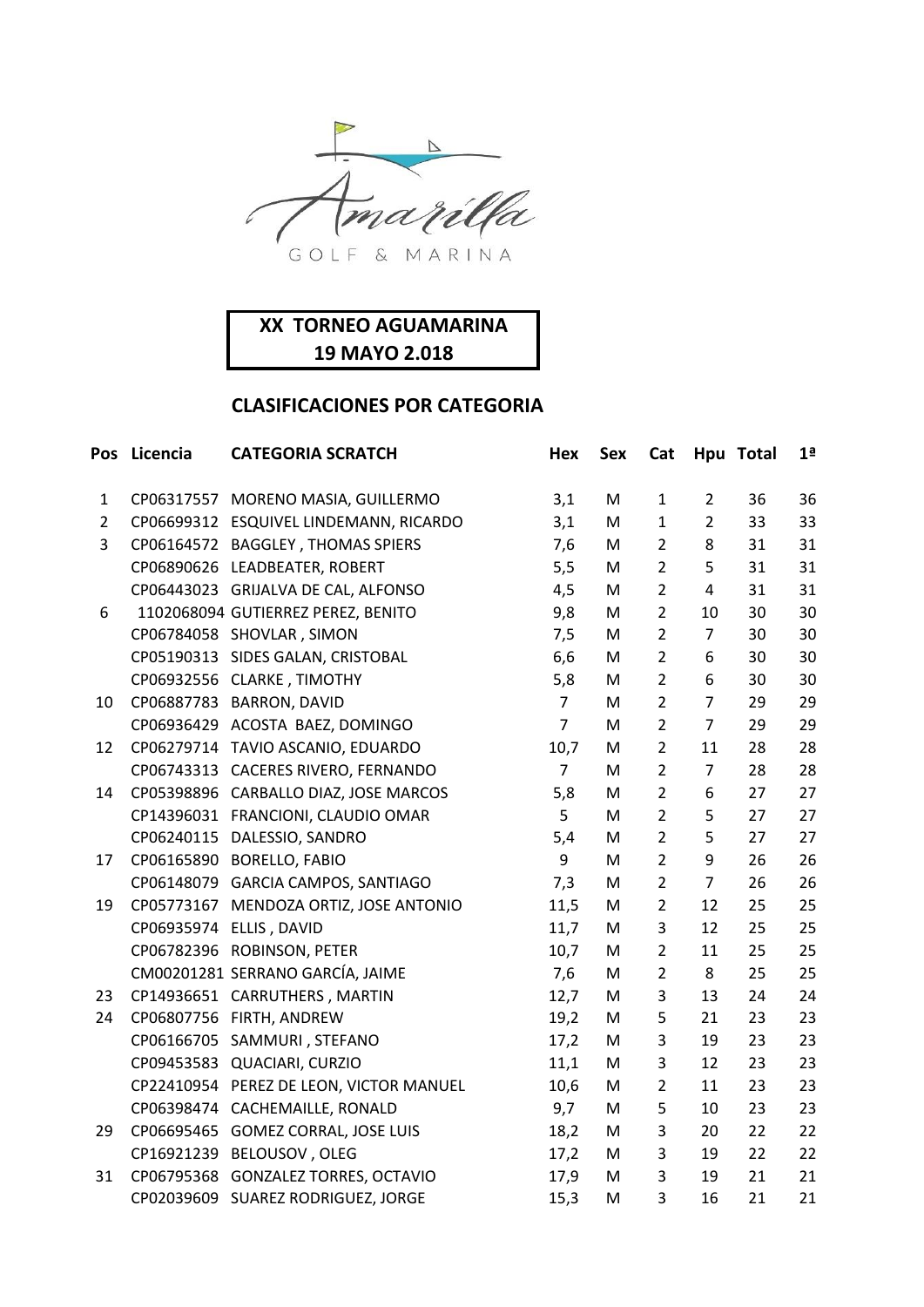|    |                        | CP09894163 RODRIGUEZ CORDOBA, ANTONIO ARNULFO | 11,6 | М           | 3              | 12             | 21 | 21 |
|----|------------------------|-----------------------------------------------|------|-------------|----------------|----------------|----|----|
|    |                        | CP06137591 MORENO FRAGOSO, GUILLERMO          | 11,7 | M           | 3              | 12             | 21 | 21 |
|    |                        | XX06000054 O'BRIEN, DEC                       | 9    | M           | $\overline{2}$ | 9              | 21 | 21 |
|    |                        | 8813384630 HERNANDEZ DIAZ, RODRIGO            | 7,3  | M           | $\overline{2}$ | $\overline{7}$ | 21 | 21 |
| 37 |                        | CP06936430 REVILLA VELASCO, RAFAEL OSCAR      | 21,6 | M           | 4              | 24             | 20 | 20 |
|    |                        | CP06459434 LOZANO LOZANO, JESUS JAVIER        | 21,4 | M           | 4              | 23             | 20 | 20 |
|    |                        | CP09432985 PETRESIS, ULISES CODYSEFS          | 16,8 | M           | 3              | 18             | 20 | 20 |
|    |                        | XX06000086 OVISPOB, ANDREW                    | 16   | M           | 3              | 17             | 20 | 20 |
|    |                        | CM22200200 PEÑA MAYOR, ALVARO                 | 16,1 | M           | 5              | 17             | 20 | 20 |
|    |                        | CP06260329 DIETRICH, STEFAN ANDREAS           | 13,8 | M           | 3              | 15             | 20 | 20 |
|    |                        | XX06000089 ENGLAND, MARTIN                    | 13   | M           | 3              | 14             | 20 | 20 |
|    |                        | CP06743466 GIAMBRA, GIUSEPPE                  | 10,6 | M           | $\overline{2}$ | 11             | 20 | 20 |
| 45 |                        | CP06326043 LARGO ARENAS, GUILLERMO            | 17,3 | M           | 3              | 19             | 19 | 19 |
|    |                        | CP06266718 TOLEDO EXPOSITO, JUAN              | 13,7 | M           | 3              | 15             | 19 | 19 |
|    |                        | CP14799590 BIGGS, MICHAEL GEORGE              | 8,6  | M           | $\overline{2}$ | 9              | 19 | 19 |
| 48 | CP02144739             | NAVEIRAS VARELA, FRANCISCO                    | 25,8 | M           | 5              | 28             | 18 | 18 |
|    |                        | CP06424018 GARCIA MARTIN, TEODORO             | 20,3 | M           | 4              | 22             | 18 | 18 |
|    |                        | XX00026679 HAMILTON, NILS MICHAEL             | 11,3 | M           | $\overline{2}$ | 12             | 18 | 18 |
|    |                        | CP06408782 REYES DE PAZ, ALEJANDRO            | 11,2 | M           | 3              | 12             | 18 | 18 |
|    |                        | CP05239577 GERNON, JOHN NOEL                  | 8,5  | M           | $\overline{2}$ | 9              | 18 | 18 |
| 53 |                        | CP09798628 SANCHEZ RIJO, JOSE MANUEL          | 20,9 | M           | 4              | 23             | 17 | 17 |
|    |                        | CP06818357 GONZALEZ DEL CORRO, MARIA NELIDA   | 18,5 | F           | 4              | 21             | 17 | 17 |
|    |                        | AM87222611 PEREZ ALONSO, JAIME                | 15,6 | M           | 3              | 17             | 17 | 17 |
|    | CP05813233 BAILY, ALAN |                                               | 9,6  | M           | $\overline{2}$ | 10             | 17 | 17 |
| 57 |                        | CP06895421 RANCATI, JESSICA                   | 16,7 | F           | 4              | 19             | 16 | 16 |
|    |                        | CP06065277 NAVARRO PEREZ, BARBARA             | 15,5 | F           | 3              | 18             | 16 | 16 |
|    |                        | CP06467522 ALVAREZ SUAREZ, ANTONIO            | 12,6 | M           | 3              | 13             | 16 | 16 |
|    |                        | CP14400837 SPENCE, KEVIN ANTHONY              | 8,5  | M           | $\overline{2}$ | 9              | 16 | 16 |
| 61 |                        | MM20464964 SANDERS, GRAHAM DAVID              | 18,2 | M           | 3              | 20             | 15 | 15 |
|    |                        | CP24415318 RODRIGUEZ LOPEZ, JOSE MARIA        | 16   | M           | 3              | 17             | 15 | 15 |
|    |                        | CP15454082 BERMUDEZ IGLESIAS, JUAN CARLOS     | 13   | M           | 3              | 14             | 15 | 15 |
| 64 |                        | CP24414156 ARRIAGA BRINGAS, MIGUEL ANGEL      | 20   | М           | 4              | 22             | 14 | 14 |
| 65 |                        | CP09455973 GONZALEZ GARCIA, ELADIO            | 20,9 | M           | 4              | 23             | 13 | 13 |
|    |                        | CP06450001 BAUTE DE LEON, HERNAN              | 20,4 | M           | 4              | 22             | 13 | 13 |
|    | XX06000055             | O'BRIEN, ANNE                                 | 19   | F           | 4              | 22             | 13 | 13 |
|    |                        | CP00695464 MORA DELGADO, JOSE PALMIRO         | 18,7 | M           | 4              | 20             | 13 | 13 |
|    | CP22895055             | MUIR, STEVEN                                  | 15,8 | M           | 4              | 17             | 13 | 13 |
|    |                        | CP00000239 DAKIN, ROBERT                      | 14   | M           | 3              | 15             | 13 | 13 |
|    | CP26791669             | GONZALEZ MARCELINO, ANTONIO J.                | 13,2 | M           | 4              | 14             | 13 | 13 |
| 72 |                        | CP16400922 COLAIANNI, FILIPPO                 | 23,4 | M           | 4              | 26             | 12 | 12 |
|    |                        | CP14913341 HERNANDEZ NEGRIN, JOSE LUIS        | 22   | M           | 5              | 24             | 12 | 12 |
|    |                        | CP16162990 LUYTEN, GUIDO EDGARD               | 17,7 | M           | 3              | 19             | 12 | 12 |
|    |                        | CP05883627 FREEMAN, ROBERT                    | 15,2 | M           | 3              | 16             | 12 | 12 |
|    |                        | CP03819570 CRIADO DEL PINO, JOSE MANUEL       | 14,1 | M           | 3              | 15             | 12 | 12 |
| 77 |                        | CP06918261 ANQUEZ, ELISABETH                  | 25,6 | $\mathsf F$ | 5              | 29             | 11 | 11 |
|    |                        | CM81636210 ORIBE, ANGEL                       | 26,1 | M           | 4              | 29             | 11 | 11 |
|    |                        | CP16895351 PIVETTA, FABIO                     | 28   | M           | 5              | 29             | 11 | 11 |
|    |                        | 7700806074 MOLINA BERMEJO, FRANSISCO JAVIER   | 20,7 | M           | 4              | 23             | 11 | 11 |
|    |                        | CM00213032 MCCABE, JOHN                       | 18,4 | M           | 3              | 20             | 11 | 11 |
| 82 |                        | CP24902142 CORA, MARTIN                       | 26,5 | M           | 5              | 29             | 10 | 10 |
|    |                        |                                               |      |             |                |                |    |    |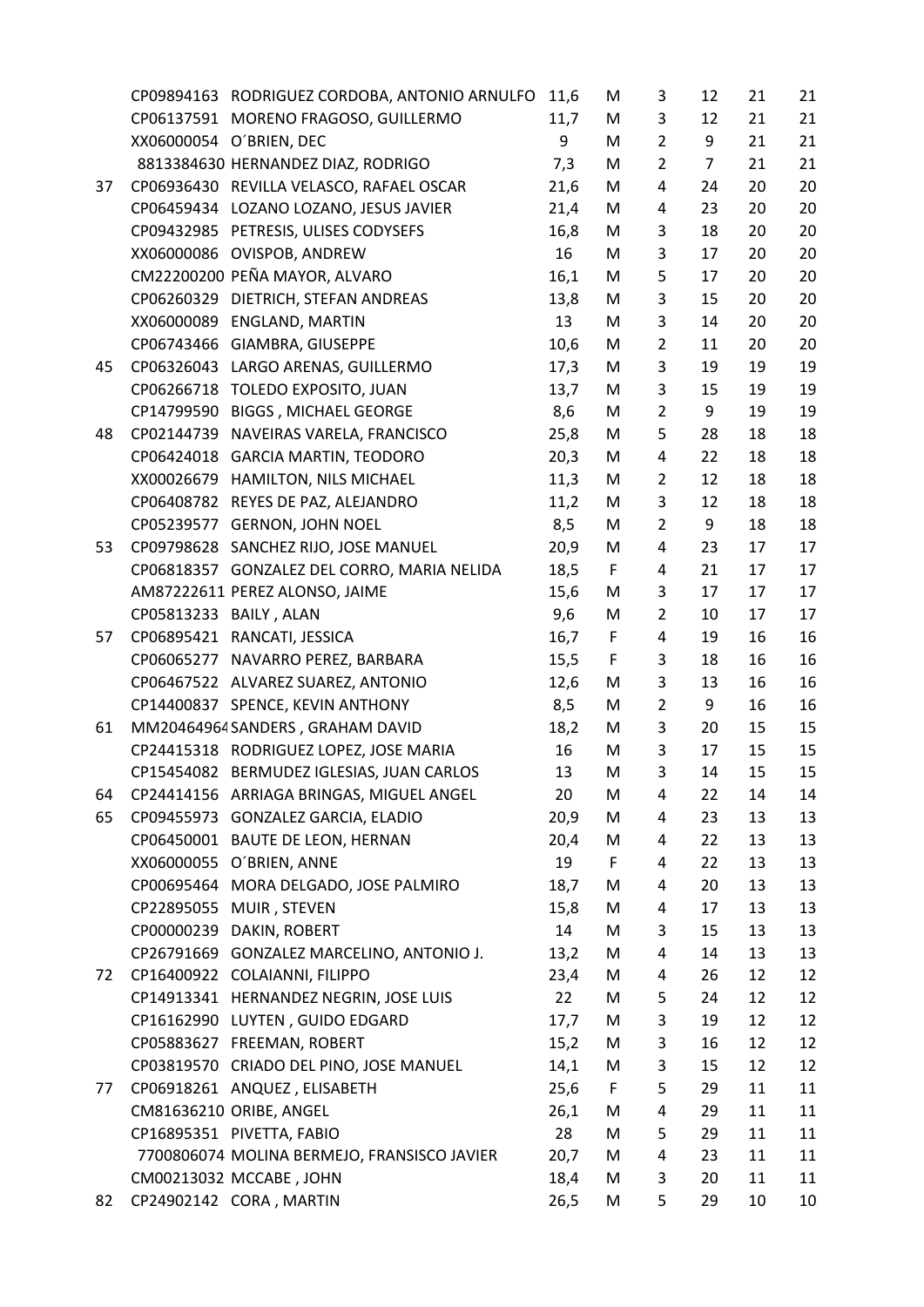|     |                       | CP06814228 CASTRO ALVAREZ, JULIO                   | 27   | M           | 5                       | 29             | 10             | 10             |
|-----|-----------------------|----------------------------------------------------|------|-------------|-------------------------|----------------|----------------|----------------|
|     |                       | CM00131994 MORA NOVARO, ORLANDO                    | 20,2 | M           | 5                       | 22             | 10             | 10             |
|     |                       | CP15148726 RODRIGUEZ GARCIA, RAMON                 | 19,9 | M           | 4                       | 22             | 10             | 10             |
|     |                       | CP16752042 SALAS VIECO, RAFAEL                     | 19,6 | M           | $\overline{4}$          | 21             | 10             | 10             |
|     |                       | CP09780934 ELIAS BATISTA, WALTERIO                 | 15,5 | M           | 3                       | 17             | 10             | 10             |
| 88  |                       | CP06898574 ANNE MARIE FIRTH, TRACEY                | 27   | F           | 5                       | 31             | 9              | 9              |
|     |                       | CP14904646 SARMIENTO RAMIREZ, WILSON RENE          | 25,6 | M           | $\overline{\mathbf{4}}$ | 28             | 9              | 9              |
|     |                       | CP06918260 ANQUEZ GEORGES, CHRISTIAN               | 22,6 | M           | 4                       | 25             | 9              | 9              |
|     |                       | XX06000087 ENGLAND, KAY                            | 18   | $\mathsf F$ | 3                       | 21             | 9              | $9\,$          |
| 92  |                       | CP06814231 MELENDEZ UNZETABARRENECHEA, FERNAN 28,1 |      | M           | 5                       | 29             | 8              | 8              |
|     |                       | XX06000066 DIETRICH, TOMAS                         | 28   | M           | 5                       | 29             | 8              | 8              |
|     |                       | CP15804468 MUÑOZ CAMPOS, ROSA NIEVES               | 22,7 | $\mathsf F$ | $\overline{4}$          | 26             | 8              | 8              |
| 95  |                       | CP06887792 MCCARNEY, LESLEY ANN                    | 29,8 | M           | 5                       | 29             | $\overline{7}$ | $\overline{7}$ |
|     |                       | AM62160497 CHAVES VIÑOLO, SALVADOR                 | 13,7 | M           | 3                       | 15             | $\overline{7}$ | $\overline{7}$ |
| 97  |                       | CP06783287 SCATAGLIA, ANDREA                       | 23,9 | M           | 4                       | 26             | 6              | 6              |
|     |                       | CP09441246 LORENZ, ANGELIKA                        | 19,2 | $\mathsf F$ | 3                       | 22             | 6              | 6              |
| 99  |                       | CP09903625 FERGER, CHRISTOPHER                     | 27,7 | M           | 5                       | 29             | $\overline{4}$ | 4              |
| 100 |                       | CP09437967 HERNANDEZ FERNANDEZ, LUZ BELEN          | 36   | $\mathsf F$ | 5                       | 41             | 3              | 3              |
| 101 |                       | CP02440911 HERNANDEZ FERNANDEZ, MARIA DOLORES      | 36   | $\mathsf F$ | 5                       | 41             | $\overline{2}$ | $\overline{2}$ |
|     |                       | CP09809551 CORA, CARLOS                            | 28,8 | M           | 5                       | 29             | $\overline{2}$ | $\overline{2}$ |
| 103 |                       | CM22623567 MAYOR TORRES, JOSE IGNACIO              | 28,1 | M           | 5                       | 29             | $\mathbf{1}$   | $\mathbf{1}$   |
| 104 |                       | CP09921121 KLAGGE, HORST                           | 27,1 | M           | 5                       | 29             | <b>Dsc</b>     |                |
|     |                       | CP05454760 MATA GONZALEZ, JAVIER                   | 28   | M           | 5                       | 29             | <b>Dsc</b>     |                |
|     |                       | CP06891153 GALLIANI, PAOLO                         | 8,2  | M           | $\overline{2}$          | 8              | <b>Dsc</b>     |                |
|     |                       | CP05807304 BELFONTALI, GIULIA                      | 36   | $\mathsf F$ | 5                       | 41             | N.P            |                |
|     |                       | CP06782308 LOPEZ DE ALDA INFANTE, Mª CRISTINA      | 32,6 | F           | 5                       | 37             | N.P            |                |
|     |                       | XX06000056 MEYER, LAELA                            | 30,7 | $\mathsf F$ | 5                       | 35             | N.P            |                |
|     |                       | CP16450424 MENDEZ PEREZ, FELIPE                    | 27,2 | M           | $\overline{\mathbf{4}}$ | 29             | N.P            |                |
|     |                       | CP06807872 PEARCE, TONY                            | 26,5 | M           | 5                       | 29             | N.P            |                |
|     |                       | XXX0020302 DOAK HAMILTON, GEORGE MICHAEL           | 36   | M           | 5                       | 29             | N.P            |                |
|     |                       | CP05401114 NARDI, LUISA                            | 22,3 | F           | 4                       | 26             | N.P            |                |
|     | CP06889884 PO, ANGELA |                                                    | 18,1 | F.          | 4                       | 21             | N.P            |                |
|     |                       | CP00110578 ESQUIVEL SANCHEZ, RICARDO               | 8,7  | M           | $2^{\circ}$             | 9              | N.P            |                |
|     |                       | CP05137603 RIVERO DE LA CRUZ, SANTIAGO             | 4,5  | M           | 3                       | $\overline{4}$ | N.P            |                |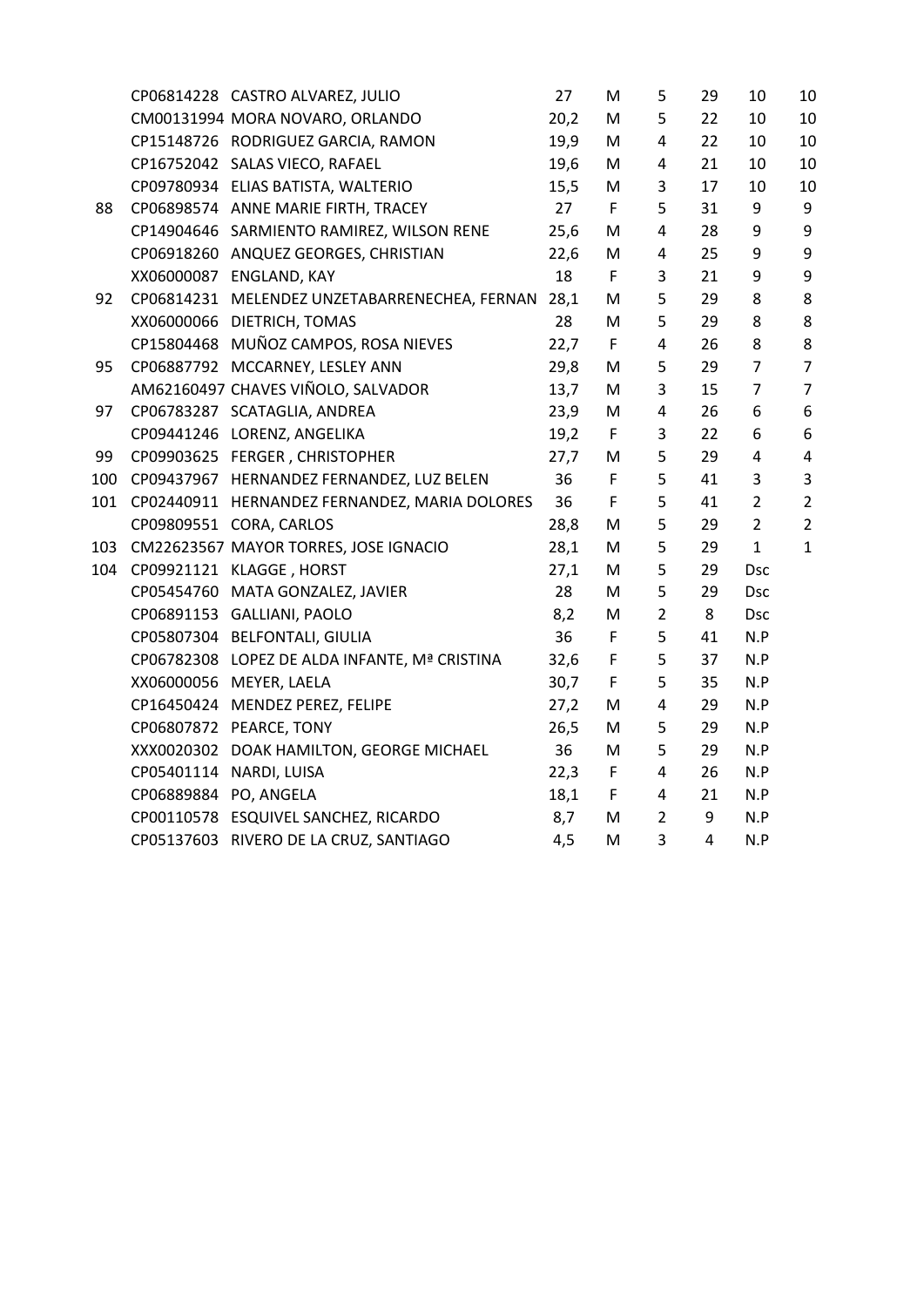

|                | Pos Licencia | <b>CATEGORIA SENIOR</b>                  | Hex            | <b>Sex</b>  | Cat            |                | Hpu Total | 1 <sup>a</sup> |
|----------------|--------------|------------------------------------------|----------------|-------------|----------------|----------------|-----------|----------------|
| $\mathbf{1}$   |              | CP06936430 REVILLA VELASCO, RAFAEL OSCAR | 21,6           | M           | $\overline{4}$ | 24             | 44        | 44             |
| $\overline{2}$ |              | CP06807756 FIRTH, ANDREW                 | 19,2           | M           | 5              | 21             | 43        | 43             |
|                |              | CP02144739 NAVEIRAS VARELA, FRANCISCO    | 25,8           | M           | 5              | 28             | 43        | 43             |
| 4              |              | CP06695465 GOMEZ CORRAL, JOSE LUIS       | 18,2           | M           | 3              | 20             | 42        | 42             |
| 5              |              | CP06459434 LOZANO LOZANO, JESUS JAVIER   | 21,4           | M           | 4              | 23             | 41        | 41             |
| 6              |              | CP06424018 GARCIA MARTIN, TEODORO        | 20,3           | M           | 4              | 22             | 40        | 40             |
| $\overline{7}$ |              | CP06164572 BAGGLEY, THOMAS SPIERS        | 7,6            | M           | $\overline{2}$ | 8              | 39        | 39             |
|                |              | 1102068094 GUTIERREZ PEREZ, BENITO       | 9,8            | M           | $\overline{2}$ | 10             | 39        | 39             |
| 9              |              | CP06784058 SHOVLAR, SIMON                | 7,5            | M           | $\overline{2}$ | $\overline{7}$ | 37        | 37             |
|                |              | CP06935974 ELLIS, DAVID                  | 11,7           | M           | 3              | 12             | 37        | 37             |
|                |              | CP06326043 LARGO ARENAS, GUILLERMO       | 17,3           | M           | 3              | 19             | 37        | 37             |
|                |              | CP16400922 COLAIANNI, FILIPPO            | 23,4           | M           | $\sqrt{4}$     | 26             | 37        | 37             |
|                |              | CP16895351 PIVETTA, FABIO                | 28             | M           | 5              | 29             | 37        | 37             |
| 14             |              | CP05190313 SIDES GALAN, CRISTOBAL        | 6,6            | M           | $\overline{2}$ | 6              | 36        | 36             |
|                |              | CP06932556 CLARKE, TIMOTHY               | 5,8            | M           | $\overline{2}$ | 6              | 36        | 36             |
|                |              | CP06887783 BARRON, DAVID                 | $\overline{7}$ | M           | $\overline{2}$ | $\overline{7}$ | 36        | 36             |
|                |              | CP06936429 ACOSTA BAEZ, DOMINGO          | $\overline{7}$ | M           | $\overline{2}$ | $\overline{7}$ | 36        | 36             |
|                |              | CP05773167 MENDOZA ORTIZ, JOSE ANTONIO   | 11,5           | M           | $\overline{2}$ | 12             | 36        | 36             |
|                |              | CP06898574 ANNE MARIE FIRTH, TRACEY      | 27             | $\mathsf F$ | 5              | 31             | 36        | 36             |
| 20             |              | CP06890626 LEADBEATER, ROBERT            | 5,5            | M           | $\overline{2}$ | 5              | 35        | 35             |
|                |              | CP09453583 QUACIARI, CURZIO              | 11,1           | M           | 3              | 12             | 35        | 35             |
|                |              | CP09432985 PETRESIS, ULISES CODYSEFS     | 16,8           | M           | 3              | 18             | 35        | 35             |
|                |              | CP09798628 SANCHEZ RIJO, JOSE MANUEL     | 20,9           | M           | 4              | 23             | 35        | 35             |
|                |              | CM81636210 ORIBE, ANGEL                  | 26,1           | M           | $\sqrt{4}$     | 29             | 35        | 35             |
|                |              | CP06918261 ANQUEZ, ELISABETH             | 25,6           | $\mathsf F$ | 5              | 29             | 35        | 35             |
| 26             |              | CP06782396 ROBINSON, PETER               | 10,7           | M           | $\overline{2}$ | 11             | 34        | 34             |
| 27             |              | CP06148079 GARCIA CAMPOS, SANTIAGO       | 7,3            | M           | $\overline{2}$ | $\overline{7}$ | 33        | 33             |
|                |              | CM00201281 SERRANO GARCÍA, JAIME         | 7,6            | M           | $\overline{2}$ | 8              | 33        | 33             |
|                |              | CP06887792 MCCARNEY, LESLEY ANN          | 29,8           | M           | 5              | 29             | 33        | 33             |
| 30             |              | CP06240115 DALESSIO, SANDRO              | 5,4            | M           | $\overline{2}$ | 5              | 32        | 32             |
|                |              | CP06398474 CACHEMAILLE, RONALD           | 9,7            | M           | 5              | 10             | 32        | 32             |
|                |              | CP06260329 DIETRICH, STEFAN ANDREAS      | 13,8           | M           | 3              | 15             | 32        | 32             |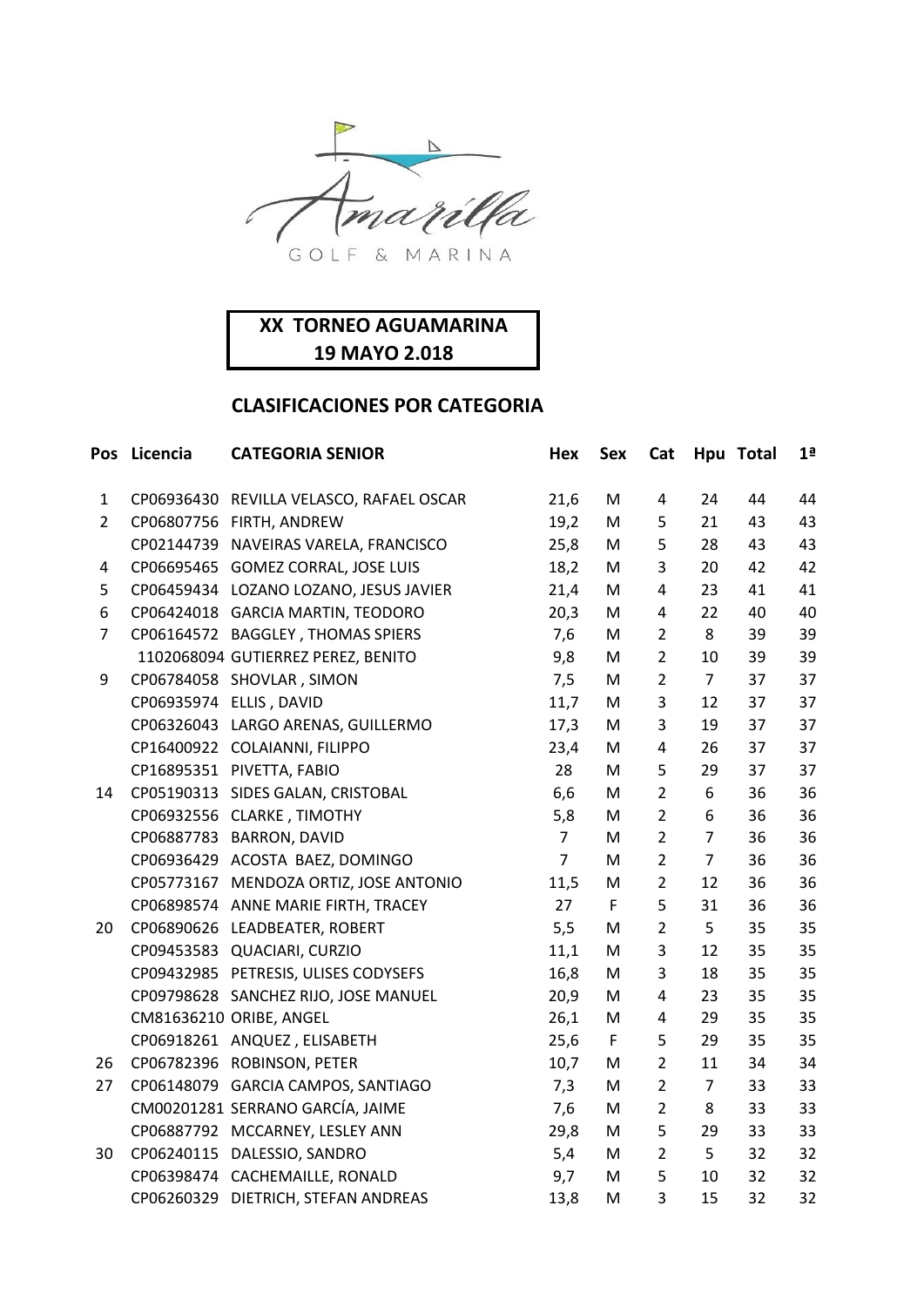|    |                        | CP06450001 BAUTE DE LEON, HERNAN              | 20,4 | M | 4              | 22             | 32         | 32 |
|----|------------------------|-----------------------------------------------|------|---|----------------|----------------|------------|----|
| 34 |                        | CP24415318 RODRIGUEZ LOPEZ, JOSE MARIA        | 16   | M | 3              | 17             | 31         | 31 |
|    |                        | CP09455973 GONZALEZ GARCIA, ELADIO            | 20,9 | M | 4              | 23             | 31         | 31 |
| 36 |                        | CP06743466 GIAMBRA, GIUSEPPE                  | 10,6 | M | $\overline{2}$ | 11             | 30         | 30 |
|    |                        | CP06137591 MORENO FRAGOSO, GUILLERMO          | 11,7 | M | 3              | 12             | 30         | 30 |
|    |                        | CP06266718 TOLEDO EXPOSITO, JUAN              | 13,7 | M | 3              | 15             | 30         | 30 |
|    |                        | MM20464964 SANDERS, GRAHAM DAVID              | 18,2 | M | 3              | 20             | 30         | 30 |
|    |                        | CP00695464 MORA DELGADO, JOSE PALMIRO         | 18,7 | M | 4              | 20             | 30         | 30 |
|    |                        | CM00131994 MORA NOVARO, ORLANDO               | 20,2 | M | 5              | 22             | 30         | 30 |
|    |                        | CP06783287 SCATAGLIA, ANDREA                  | 23,9 | M | 4              | 26             | 30         | 30 |
| 43 |                        | CP15454082 BERMUDEZ IGLESIAS, JUAN CARLOS     | 13   | M | 3              | 14             | 29         | 29 |
|    |                        | AM87222611 PEREZ ALONSO, JAIME                | 15,6 | M | 3              | 17             | 29         | 29 |
|    |                        | CM00213032 MCCABE, JOHN                       | 18,4 | M | 3              | 20             | 29         | 29 |
|    |                        | CP16752042 SALAS VIECO, RAFAEL                | 19,6 | M | 4              | 21             | 29         | 29 |
|    |                        | 7700806074 MOLINA BERMEJO, FRANSISCO JAVIER   | 20,7 | M | 4              | 23             | 29         | 29 |
| 48 |                        | 8813384630 HERNANDEZ DIAZ, RODRIGO            | 7,3  | M | $\overline{2}$ | $\overline{7}$ | 28         | 28 |
| 49 |                        | CP06467522 ALVAREZ SUAREZ, ANTONIO            | 12,6 | M | 3              | 13             | 27         | 27 |
|    |                        | CP16162990 LUYTEN, GUIDO EDGARD               | 17,7 | M | 3              | 19             | 27         | 27 |
|    |                        | CP06918260 ANQUEZ GEORGES, CHRISTIAN          | 22,6 | M | $\overline{4}$ | 25             | 27         | 27 |
| 52 |                        | CP05239577 GERNON, JOHN NOEL                  | 8,5  | M | $\overline{2}$ | 9              | 26         | 26 |
|    | CP05813233 BAILY, ALAN |                                               | 9,6  | M | $\overline{2}$ | 10             | 26         | 26 |
|    |                        | CP15804468 MUÑOZ CAMPOS, ROSA NIEVES          | 22,7 | F | 4              | 26             | 26         | 26 |
| 55 |                        | CP03819570 CRIADO DEL PINO, JOSE MANUEL       | 14,1 | M | 3              | 15             | 25         | 25 |
|    |                        | CP09437967 HERNANDEZ FERNANDEZ, LUZ BELEN     | 36   | F | 5              | 41             | 25         | 25 |
| 57 |                        | CP14400837 SPENCE, KEVIN ANTHONY              | 8,5  | M | $\overline{2}$ | 9              | 24         | 24 |
|    |                        | CP09809551 CORA, CARLOS                       | 28,8 | M | 5              | 29             | 24         | 24 |
| 59 |                        | CP05883627 FREEMAN, ROBERT                    | 15,2 | M | 3              | 16             | 23         | 23 |
| 60 |                        | CM22623567 MAYOR TORRES, JOSE IGNACIO         | 28,1 | M | 5              | 29             | 21         | 21 |
| 61 |                        | CP02440911 HERNANDEZ FERNANDEZ, MARIA DOLORES | 36   | F | 5              | 41             | 19         | 19 |
| 62 |                        | AM62160497 CHAVES VIÑOLO, SALVADOR            | 13,7 | M | 3              | 15             | 18         | 18 |
| 63 |                        | CP09441246 LORENZ, ANGELIKA                   | 19,2 | F | 3              | 22             | 16         | 16 |
| 64 |                        | CP06891153 GALLIANI, PAOLO                    | 8,2  | M | $\overline{2}$ | 8              | <b>Dsc</b> |    |
|    |                        | CP09921121 KLAGGE, HORST                      | 27,1 | M | 5              | 29             | <b>Dsc</b> |    |
|    |                        | CP05137603 RIVERO DE LA CRUZ, SANTIAGO        | 4,5  | M | 3              | 4              | N.P        |    |
|    |                        | CP00110578 ESQUIVEL SANCHEZ, RICARDO          | 8,7  | M | $\overline{2}$ | 9              | N.P        |    |
|    | CP06889884 PO, ANGELA  |                                               | 18,1 | F | 4              | 21             | N.P        |    |
|    |                        | CP05401114 NARDI, LUISA                       | 22,3 | F | $\overline{a}$ | 26             | N.P        |    |
|    |                        | CP16450424 MENDEZ PEREZ, FELIPE               | 27,2 | M | 4              | 29             | N.P        |    |
|    |                        | CP06807872 PEARCE, TONY                       | 26,5 | M | 5              | 29             | N.P        |    |
|    |                        | CP06782308 LOPEZ DE ALDA INFANTE, Mª CRISTINA | 32,6 | F | 5              | 37             | N.P        |    |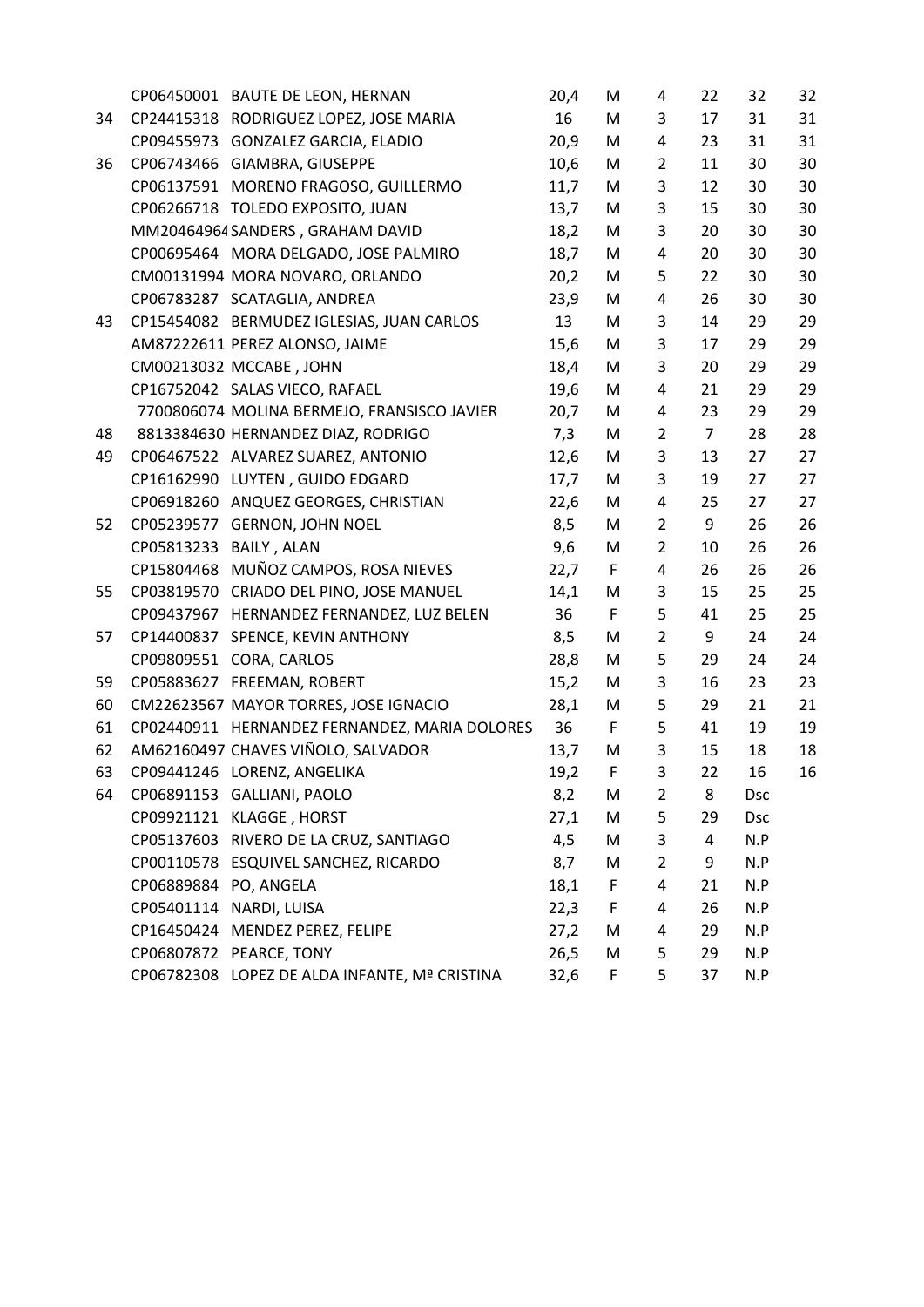

| Pos          | Licencia | <b>I PREMIO ESPECIAL</b>                      | Hex            | <b>Sex</b> | Cat            |                | Hpu Total | 1 <sup>a</sup> |
|--------------|----------|-----------------------------------------------|----------------|------------|----------------|----------------|-----------|----------------|
| $\mathbf{1}$ |          | CP06166705 SAMMURI, STEFANO                   | 17,2           | M          | 3              | 19             | 42        | 42             |
|              |          | CP06695465 GOMEZ CORRAL, JOSE LUIS            | 18,2           | M          | 3              | 20             | 42        | 42             |
| 3            |          | CP16921239 BELOUSOV, OLEG                     | 17,2           | M          | 3              | 19             | 40        | 40             |
| 4            |          | CP06164572 BAGGLEY, THOMAS SPIERS             | 7,6            | M          | $\overline{2}$ | 8              | 39        | 39             |
|              |          | 1102068094 GUTIERREZ PEREZ, BENITO            | 9,8            | M          | $\overline{2}$ | 10             | 39        | 39             |
|              |          | CP06795368 GONZALEZ TORRES, OCTAVIO           | 17,9           | M          | 3              | 19             | 39        | 39             |
| 7            |          | CP06317557 MORENO MASIA, GUILLERMO            | 3,1            | M          | $\mathbf{1}$   | $\overline{2}$ | 38        | 38             |
|              |          | CP06279714 TAVIO ASCANIO, EDUARDO             | 10,7           | M          | $\overline{2}$ | 11             | 38        | 38             |
| 9            |          | CP06784058 SHOVLAR, SIMON                     | 7,5            | M          | $\overline{2}$ | $\overline{7}$ | 37        | 37             |
|              |          | CP06935974 ELLIS, DAVID                       | 11,7           | M          | 3              | 12             | 37        | 37             |
|              |          | CP06326043 LARGO ARENAS, GUILLERMO            | 17,3           | M          | 3              | 19             | 37        | 37             |
| 12           |          | CP05190313 SIDES GALAN, CRISTOBAL             | 6,6            | M          | $\overline{2}$ | 6              | 36        | 36             |
|              |          | CP06932556 CLARKE, TIMOTHY                    | 5,8            | M          | $\overline{2}$ | 6              | 36        | 36             |
|              |          | CP06887783 BARRON, DAVID                      | $\overline{7}$ | M          | $\overline{2}$ | $\overline{7}$ | 36        | 36             |
|              |          | CP06936429 ACOSTA BAEZ, DOMINGO               | $\overline{7}$ | M          | $\overline{2}$ | $\overline{7}$ | 36        | 36             |
|              |          | CP05773167 MENDOZA ORTIZ, JOSE ANTONIO        | 11,5           | M          | $\overline{2}$ | 12             | 36        | 36             |
|              |          | CM22200200 PEÑA MAYOR, ALVARO                 | 16,1           | M          | 5              | 17             | 36        | 36             |
| 18           |          | CP06699312 ESQUIVEL LINDEMANN, RICARDO        | 3,1            | M          | $\mathbf{1}$   | $\overline{2}$ | 35        | 35             |
|              |          | CP06443023 GRIJALVA DE CAL, ALFONSO           | 4,5            | M          | $\overline{2}$ | $\overline{4}$ | 35        | 35             |
|              |          | CP06890626 LEADBEATER, ROBERT                 | 5,5            | M          | $\overline{2}$ | 5              | 35        | 35             |
|              |          | CP09453583 QUACIARI, CURZIO                   | 11,1           | M          | 3              | 12             | 35        | 35             |
|              |          | XX06000086 OVISPOB, ANDREW                    | 16             | M          | 3              | 17             | 35        | 35             |
|              |          | CP09432985 PETRESIS, ULISES CODYSEFS          | 16,8           | M          | 3              | 18             | 35        | 35             |
| 24           |          | CP06743313 CACERES RIVERO, FERNANDO           | $\overline{7}$ | M          | $\overline{2}$ | $\overline{7}$ | 34        | 34             |
|              |          | CP06165890 BORELLO, FABIO                     | 9              | M          | $\overline{2}$ | 9              | 34        | 34             |
|              |          | CP22410954 PEREZ DE LEON, VICTOR MANUEL       | 10,6           | M          | $\overline{2}$ | 11             | 34        | 34             |
|              |          | CP06782396 ROBINSON, PETER                    | 10,7           | M          | $\overline{2}$ | 11             | 34        | 34             |
|              |          | CP14936651 CARRUTHERS, MARTIN                 | 12,7           | M          | 3              | 13             | 34        | 34             |
|              |          | CP02039609 SUAREZ RODRIGUEZ, JORGE            | 15,3           | M          | 3              | 16             | 34        | 34             |
| 30           |          | CP06148079 GARCIA CAMPOS, SANTIAGO            | 7,3            | M          | $\overline{2}$ | $\overline{7}$ | 33        | 33             |
|              |          | CM00201281 SERRANO GARCÍA, JAIME              | 7,6            | M          | $\overline{2}$ | 8              | 33        | 33             |
|              |          | CP09894163 RODRIGUEZ CORDOBA, ANTONIO ARNULFO | 11,6           | M          | 3              | 12             | 33        | 33             |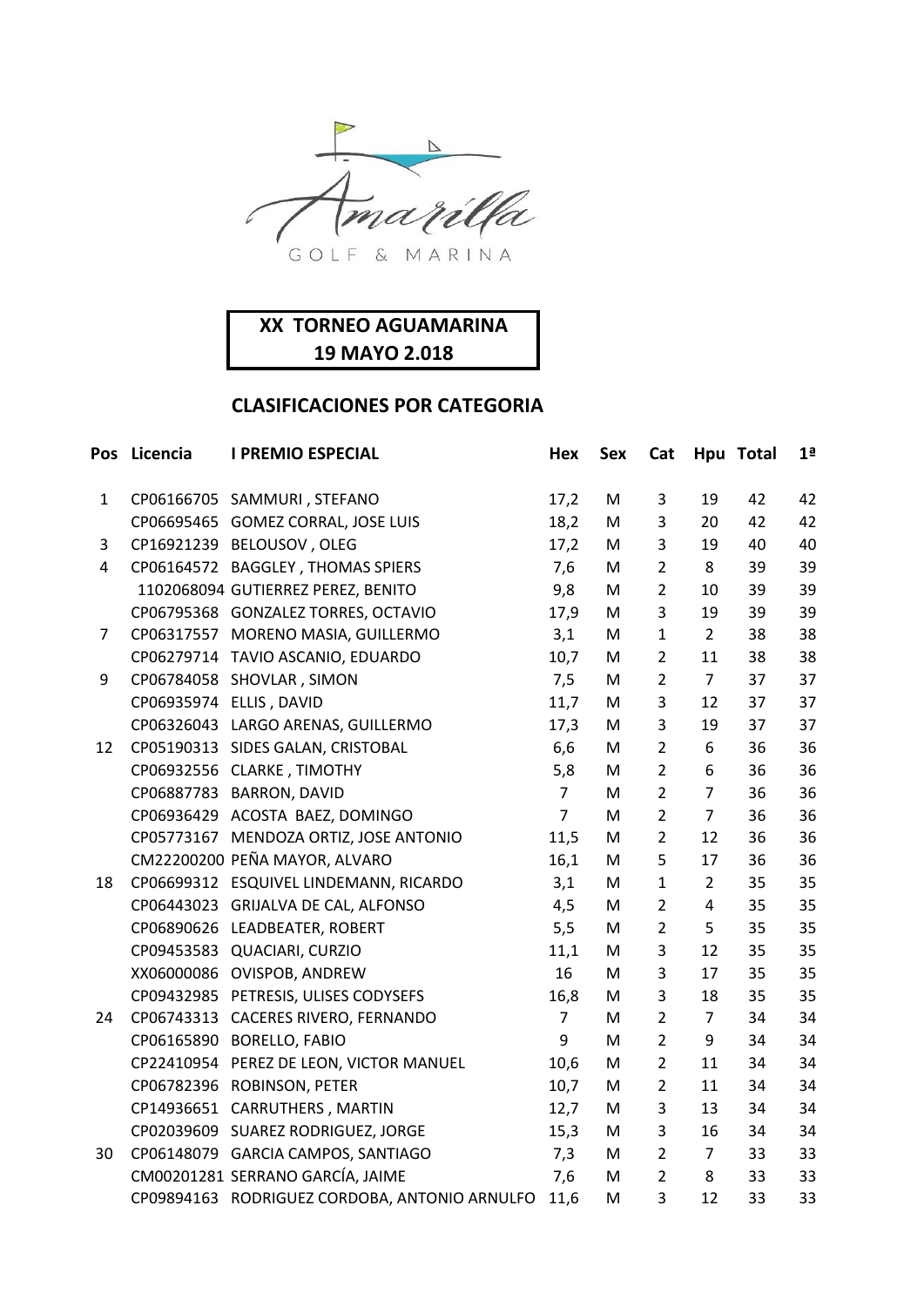| 33 |                        | CP14396031 FRANCIONI, CLAUDIO OMAR        | 5    | M           | 2              | 5              | 32         | 32 |
|----|------------------------|-------------------------------------------|------|-------------|----------------|----------------|------------|----|
|    |                        | CP06240115 DALESSIO, SANDRO               | 5,4  | M           | $\overline{2}$ | 5              | 32         | 32 |
|    |                        | CP06398474 CACHEMAILLE, RONALD            | 9,7  | M           | 5              | 10             | 32         | 32 |
|    |                        | XX06000089 ENGLAND, MARTIN                | 13   | M           | 3              | 14             | 32         | 32 |
|    |                        | CP06260329 DIETRICH, STEFAN ANDREAS       | 13,8 | M           | 3              | 15             | 32         | 32 |
|    |                        | CP06065277 NAVARRO PEREZ, BARBARA         | 15,5 | F           | 3              | 18             | 32         | 32 |
|    |                        | CP06895421 RANCATI, JESSICA               | 16,7 | $\mathsf F$ | 4              | 19             | 32         | 32 |
| 40 |                        | CP05398896 CARBALLO DIAZ, JOSE MARCOS     | 5,8  | M           | $\overline{2}$ | 6              | 31         | 31 |
|    |                        | CP24415318 RODRIGUEZ LOPEZ, JOSE MARIA    | 16   | M           | 3              | 17             | 31         | 31 |
| 42 |                        | CP06743466 GIAMBRA, GIUSEPPE              | 10,6 | M           | $\overline{2}$ | 11             | 30         | 30 |
|    |                        | CP06137591 MORENO FRAGOSO, GUILLERMO      | 11,7 | M           | 3              | 12             | 30         | 30 |
|    |                        | CP06266718 TOLEDO EXPOSITO, JUAN          | 13,7 | M           | 3              | 15             | 30         | 30 |
|    |                        | MM20464964 SANDERS, GRAHAM DAVID          | 18,2 | M           | 3              | 20             | 30         | 30 |
| 46 |                        | XX06000054 O'BRIEN, DEC                   | 9    | M           | $\overline{2}$ | 9              | 29         | 29 |
|    |                        | XX00026679 HAMILTON, NILS MICHAEL         | 11,3 | M           | $\overline{2}$ | 12             | 29         | 29 |
|    |                        | CP15454082 BERMUDEZ IGLESIAS, JUAN CARLOS | 13   | M           | 3              | 14             | 29         | 29 |
|    |                        | AM87222611 PEREZ ALONSO, JAIME            | 15,6 | M           | 3              | 17             | 29         | 29 |
|    |                        | CM00213032 MCCABE, JOHN                   | 18,4 | M           | 3              | 20             | 29         | 29 |
| 51 |                        | 8813384630 HERNANDEZ DIAZ, RODRIGO        | 7,3  | M           | $\overline{2}$ | $\overline{7}$ | 28         | 28 |
|    |                        | CP06408782 REYES DE PAZ, ALEJANDRO        | 11,2 | M           | 3              | 12             | 28         | 28 |
| 53 |                        | CP06467522 ALVAREZ SUAREZ, ANTONIO        | 12,6 | M           | 3              | 13             | 27         | 27 |
|    |                        | CP22895055 MUIR, STEVEN                   | 15,8 | M           | 4              | 17             | 27         | 27 |
|    |                        | CP16162990 LUYTEN, GUIDO EDGARD           | 17,7 | M           | 3              | 19             | 27         | 27 |
| 56 |                        | CP14799590 BIGGS, MICHAEL GEORGE          | 8,6  | M           | $\overline{2}$ | 9              | 26         | 26 |
|    |                        | CP05239577 GERNON, JOHN NOEL              | 8,5  | M           | $\overline{2}$ | 9              | 26         | 26 |
|    | CP05813233 BAILY, ALAN |                                           | 9,6  | M           | $\overline{2}$ | 10             | 26         | 26 |
| 59 | CP00000239             | DAKIN, ROBERT                             | 14   | M           | 3              | 15             | 25         | 25 |
|    |                        | CP03819570 CRIADO DEL PINO, JOSE MANUEL   | 14,1 | M           | 3              | 15             | 25         | 25 |
| 61 |                        | CP14400837 SPENCE, KEVIN ANTHONY          | 8,5  | M           | $\overline{2}$ | 9              | 24         | 24 |
|    |                        | CP26791669 GONZALEZ MARCELINO, ANTONIO J. | 13,2 | M           | 4              | 14             | 24         | 24 |
|    |                        | CP09780934 ELIAS BATISTA, WALTERIO        | 15,5 | M           | 3              | 17             | 24         | 24 |
| 64 |                        | CP05883627 FREEMAN, ROBERT                | 15,2 | M           | 3              | 16             | 23         | 23 |
| 65 |                        | XX06000087 ENGLAND, KAY                   | 18   | F           | 3              | 21             | 22         | 22 |
| 66 |                        | AM62160497 CHAVES VIÑOLO, SALVADOR        | 13,7 | M           | 3              | 15             | 18         | 18 |
| 67 |                        | CP06891153 GALLIANI, PAOLO                | 8,2  | M           | $\overline{2}$ | 8              | <b>Dsc</b> |    |
|    |                        | CP05137603 RIVERO DE LA CRUZ, SANTIAGO    | 4,5  | M           | 3              | 4              | N.P        |    |
|    |                        | CP00110578 ESQUIVEL SANCHEZ, RICARDO      | 8,7  | M           | $\overline{2}$ | 9              | N.P        |    |
|    | CP06889884 PO, ANGELA  |                                           | 18,1 | F.          | 4              | 21             | N.P        |    |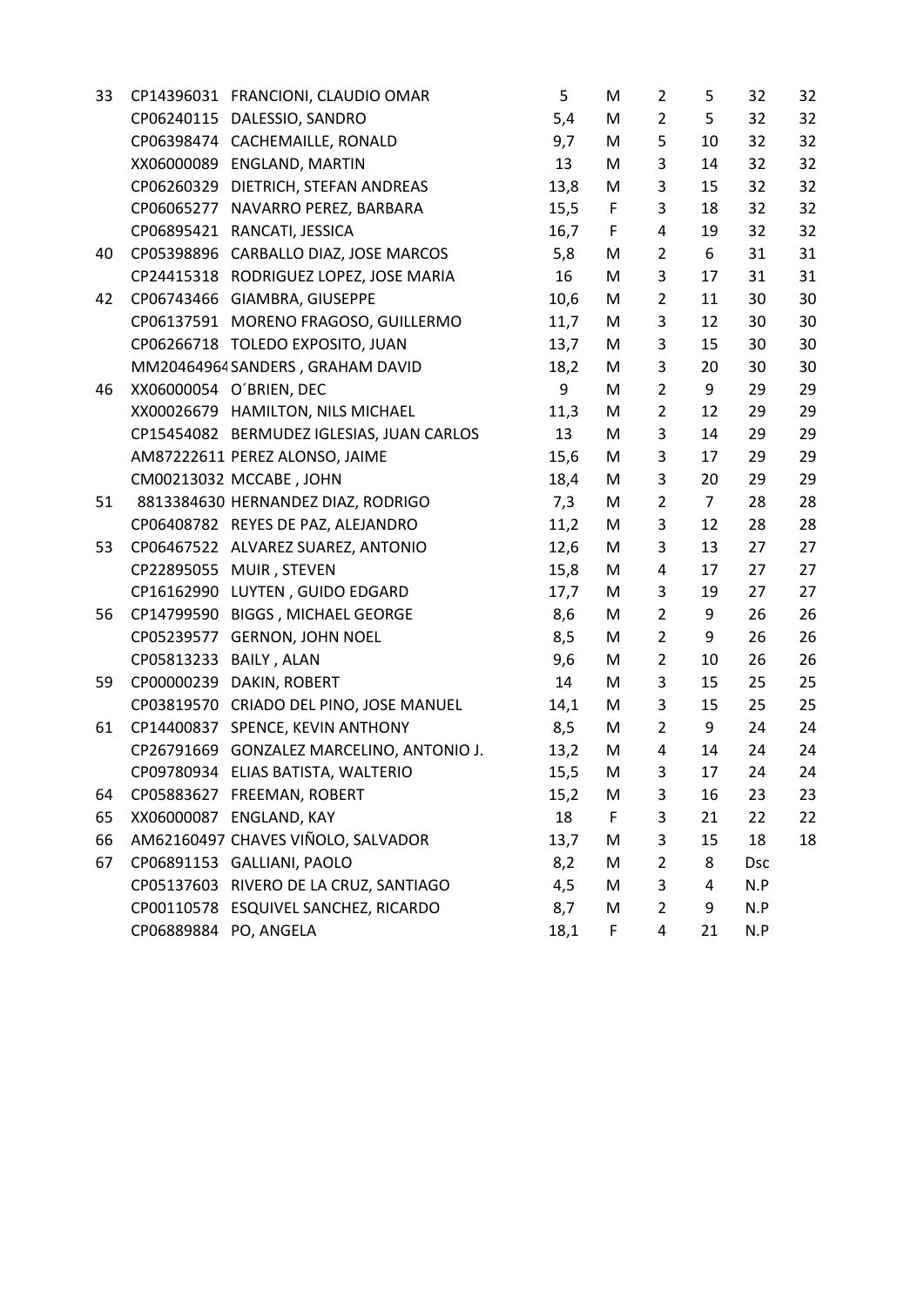

|                | Pos Licencia | <b>II PREMIO ESPECIAL</b>                     | Hex  | <b>Sex</b>  | Cat                     |    | Hpu Total | 1 <sup>a</sup> |
|----------------|--------------|-----------------------------------------------|------|-------------|-------------------------|----|-----------|----------------|
| 1              |              | CP06936430 REVILLA VELASCO, RAFAEL OSCAR      | 21,6 | M           | $\overline{4}$          | 24 | 44        | 44             |
| $\overline{2}$ |              | CP06807756 FIRTH, ANDREW                      | 19,2 | M           | 5                       | 21 | 43        | 43             |
|                |              | CP02144739 NAVEIRAS VARELA, FRANCISCO         | 25,8 | M           | 5                       | 28 | 43        | 43             |
| 4              |              | CP06459434 LOZANO LOZANO, JESUS JAVIER        | 21,4 | M           | $\overline{\mathbf{4}}$ | 23 | 41        | 41             |
| 5              |              | CP06424018 GARCIA MARTIN, TEODORO             | 20,3 | M           | 4                       | 22 | 40        | 40             |
| 6              |              | CP16400922 COLAIANNI, FILIPPO                 | 23,4 | M           | 4                       | 26 | 37        | 37             |
|                |              | CP16895351 PIVETTA, FABIO                     | 28   | M           | 5                       | 29 | 37        | 37             |
| 8              |              | CP06818357 GONZALEZ DEL CORRO, MARIA NELIDA   | 18,5 | $\mathsf F$ | 4                       | 21 | 36        | 36             |
|                |              | CP06898574 ANNE MARIE FIRTH, TRACEY           | 27   | F           | 5                       | 31 | 36        | 36             |
| 10             |              | CP09798628 SANCHEZ RIJO, JOSE MANUEL          | 20,9 | M           | $\overline{\mathbf{4}}$ | 23 | 35        | 35             |
|                |              | CM81636210 ORIBE, ANGEL                       | 26,1 | M           | 4                       | 29 | 35        | 35             |
|                |              | CP06918261 ANQUEZ, ELISABETH                  | 25,6 | $\mathsf F$ | 5                       | 29 | 35        | 35             |
| 13             |              | CP14913341 HERNANDEZ NEGRIN, JOSE LUIS        | 22   | M           | 5                       | 24 | 34        | 34             |
|                |              | CP24902142 CORA, MARTIN                       | 26,5 | M           | 5                       | 29 | 34        | 34             |
| 15             |              | CP06887792 MCCARNEY, LESLEY ANN               | 29,8 | M           | 5                       | 29 | 33        | 33             |
| 16             |              | CP06450001 BAUTE DE LEON, HERNAN              | 20,4 | M           | 4                       | 22 | 32        | 32             |
|                |              | CP06814228 CASTRO ALVAREZ, JULIO              | 27   | M           | 5                       | 29 | 32        | 32             |
| 18             |              | XX06000055 O'BRIEN, ANNE                      | 19   | F.          | $\overline{\mathbf{4}}$ | 22 | 31        | 31             |
|                |              | CP09455973 GONZALEZ GARCIA, ELADIO            | 20,9 | M           | 4                       | 23 | 31        | 31             |
| 20             |              | CP00695464 MORA DELGADO, JOSE PALMIRO         | 18,7 | M           | 4                       | 20 | 30        | 30             |
|                |              | CM00131994 MORA NOVARO, ORLANDO               | 20,2 | M           | 5                       | 22 | 30        | 30             |
|                |              | CP15148726 RODRIGUEZ GARCIA, RAMON            | 19,9 | M           | 4                       | 22 | 30        | 30             |
|                |              | CP06783287 SCATAGLIA, ANDREA                  | 23,9 | M           | 4                       | 26 | 30        | 30             |
|                |              | CP06814231 MELENDEZ UNZETABARRENECHEA, FERNAN | 28,1 | M           | 5                       | 29 | 30        | 30             |
| 25             |              | CP16752042 SALAS VIECO, RAFAEL                | 19,6 | M           | 4                       | 21 | 29        | 29             |
|                |              | CP24414156 ARRIAGA BRINGAS, MIGUEL ANGEL      | 20   | M           | 4                       | 22 | 29        | 29             |
|                |              | 7700806074 MOLINA BERMEJO, FRANSISCO JAVIER   | 20,7 | M           | $\overline{4}$          | 23 | 29        | 29             |
| 28             |              | CP06918260 ANQUEZ GEORGES, CHRISTIAN          | 22,6 | M           | 4                       | 25 | 27        | 27             |
| 29             |              | CP15804468 MUÑOZ CAMPOS, ROSA NIEVES          | 22,7 | F           | $\overline{a}$          | 26 | 26        | 26             |
| 30             |              | CP09437967 HERNANDEZ FERNANDEZ, LUZ BELEN     | 36   | F           | 5                       | 41 | 25        | 25             |
| 31             |              | CP14904646 SARMIENTO RAMIREZ, WILSON RENE     | 25,6 | M           | $\overline{4}$          | 28 | 24        | 24             |
|                |              | CP09809551 CORA, CARLOS                       | 28,8 | M           | 5                       | 29 | 24        | 24             |